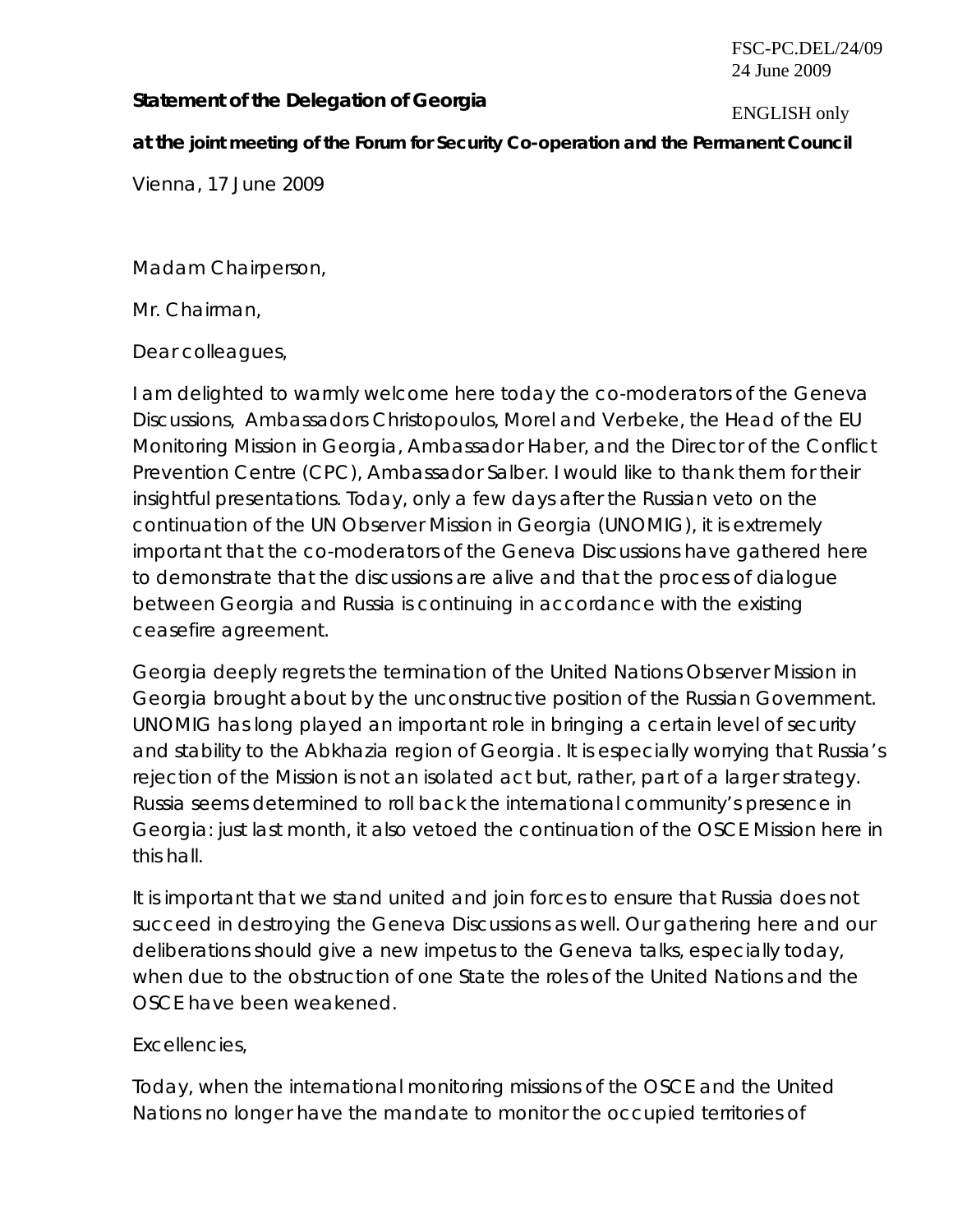Georgia, it is extremely important to maintain a strong EU monitoring mission and to continue efficient work within the Geneva Discussions, that is to say, within the international forum in which these organizations, together with the European Union, co-moderate discussions on security and stability in Abkhazia and the Tskhinvali Region.

Moreover, we believe that now is the time to reinvigorate the Geneva talks. This should be done by adding more substance to the discussions and by solving outstanding procedural issues in an assertive and efficient manner. We need to make sure that the Geneva Discussions address the issues of mutual importance: non-use of force, the establishment of international peacekeeping and police operations, the creation of modalities for safe movement over the administrative border, the result-oriented implementation of the Incident Prevention and Response Mechanism, and agreement to regular joint visits to the most sensitive areas of mutual interest. At the same time we must not forget the issues related to IDPs and refugees. It is indeed the case that their safe and dignified return depends on the creation of a secure environment, though one should not underestimate the importance of continuing discussions within the Geneva framework over other modalities for their return. Today we have around 400,000 men, women and children who are unable to go back to the places where they were born and spent most of their lives. Accommodating their legitimate interests should become a primary task of the Geneva talks.

We believe that in order to achieve the goal of ensuring their safe and dignified return we need first and foremost to consider the possibility of creating strong and effective international peacekeeping and police missions on the occupied Georgian territories. These police/peacekeeping missions can be either under the aegis of the EU or of other international organizations, including the OSCE. We all remember how the Russian delegation first entertained the idea of establishing the OSCE police mission in Georgia. I would like to revive this idea and hereby propose establishing the OSCE-led police mission on both sides of the administrative borders of the Tskhinvali Region and Abkhazia in addition to the rest of Georgia. We could certainly adopt the status-neutral approach in order to defuse the obvious controversies over the mandate and wordings of such a mission. If we are truly interested in the outcome and the improvement of security on the ground we need to strive for the establishment of such a mission.

Ladies and gentlemen,

At the same time, we cannot talk about the dignified return of those who were evicted as a result of three waves of ethnic cleansing without looking for ways to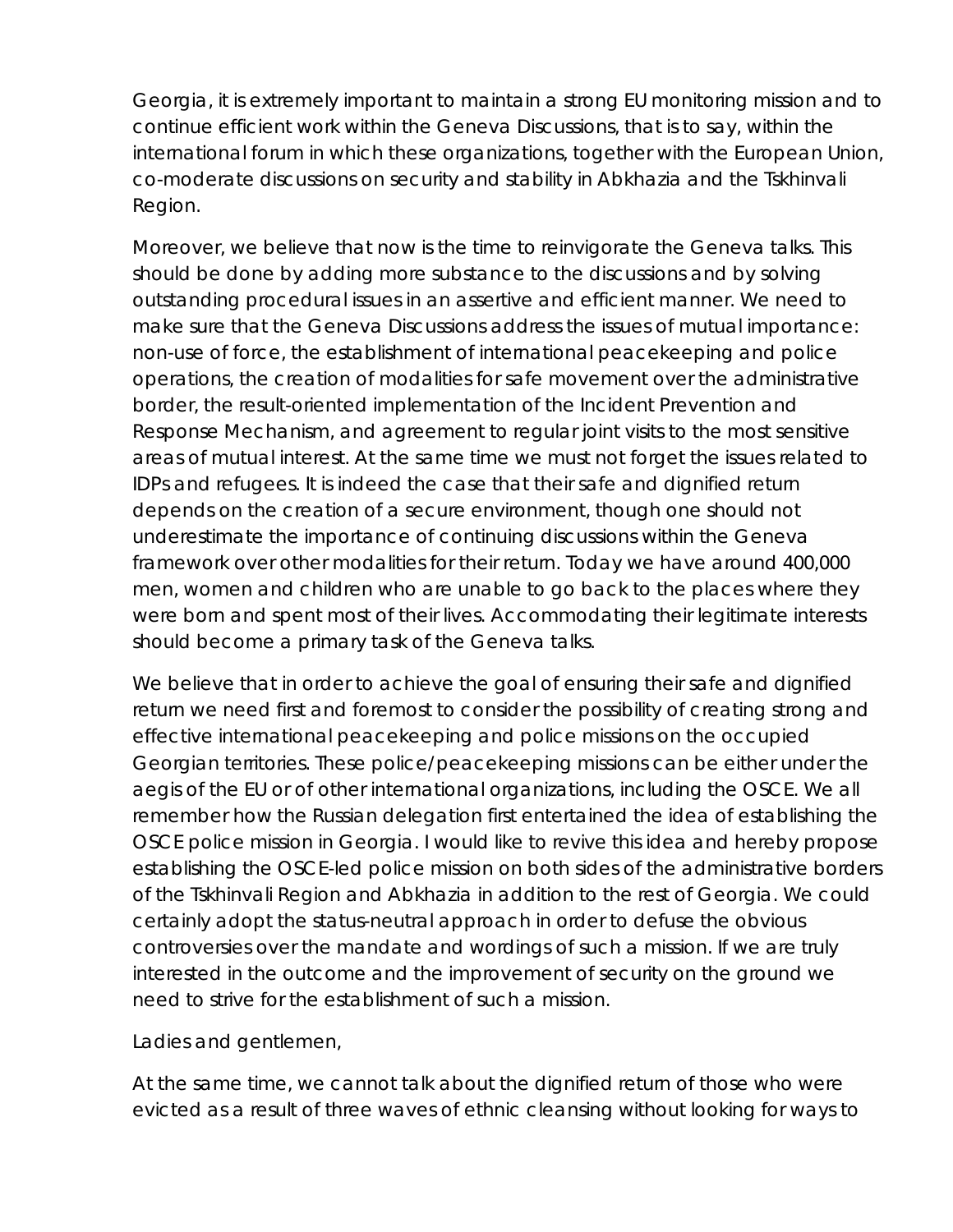secure their human rights after their return. And that the human rights of those who still reside inside the occupied territories are being violated in a blatant manner is not a secret to anyone. A number of well-respected international office-holders and institutions, including the OSCE High Commissioner on National Minorities and the Office for Democratic Institutions and Human Rights (ODIHR), have reported on the ongoing flagrant violations of human rights in the occupied Georgian territories. This has to be stopped and the best way for this to be done will be through the establishment of internationally led missions designed to protect the human rights of those who are in constant danger.

## Dear colleagues,

These substantial issues need first and foremost to be discussed within the framework of the Geneva talks. We are ready to start talking with all sides about the necessity of establishing international police and peacekeeping missions, also with those who we believe to have been responsible for grave acts of ethnic cleansing. We are ready to start discussing ways to protect the rights and freedoms of our citizens with all the stakeholders, but first and foremost with the Russian Federation, as it is a party to this conflict and effectively exercises control over 20 per cent of the territory of Georgia. Our responsibility to future generations and towards those evicted from their homes leaves us no other alternative but dialogue. And we call upon on everyone to engage in this dialogue constructively, without any preconditions.

# Madam Chairperson,

As I have mentioned already, we need to reinvigorate Geneva Discussions by solving certain procedural dilemmas that have haunted the format from the day of its creation. We have only been able to convene the plenary session once, and even then it was boycotted by the Russian Federation. Unless the Geneva Discussions start functioning fully at all levels, we will be unable to reach substantial results. Moreover, we have been held back by Russia's unconstructive attitude towards determining the next dates for the talks. The same unconstructiveness is found in practice on the ground, where we seem to face similar procedural problems within the Incident Prevention and Response Mechanism. Over the last few months we have seen several boycotts, walkouts and other instances of destructive behaviour. We would like to call upon all participants in the Discussions to refrain from such acts and to engage in the dialogue in a constructive and result-oriented spirit.

We believe that the co-moderators need to reinvigorate their role and become more assertive in exercising their powers regarding the directing of the negotiations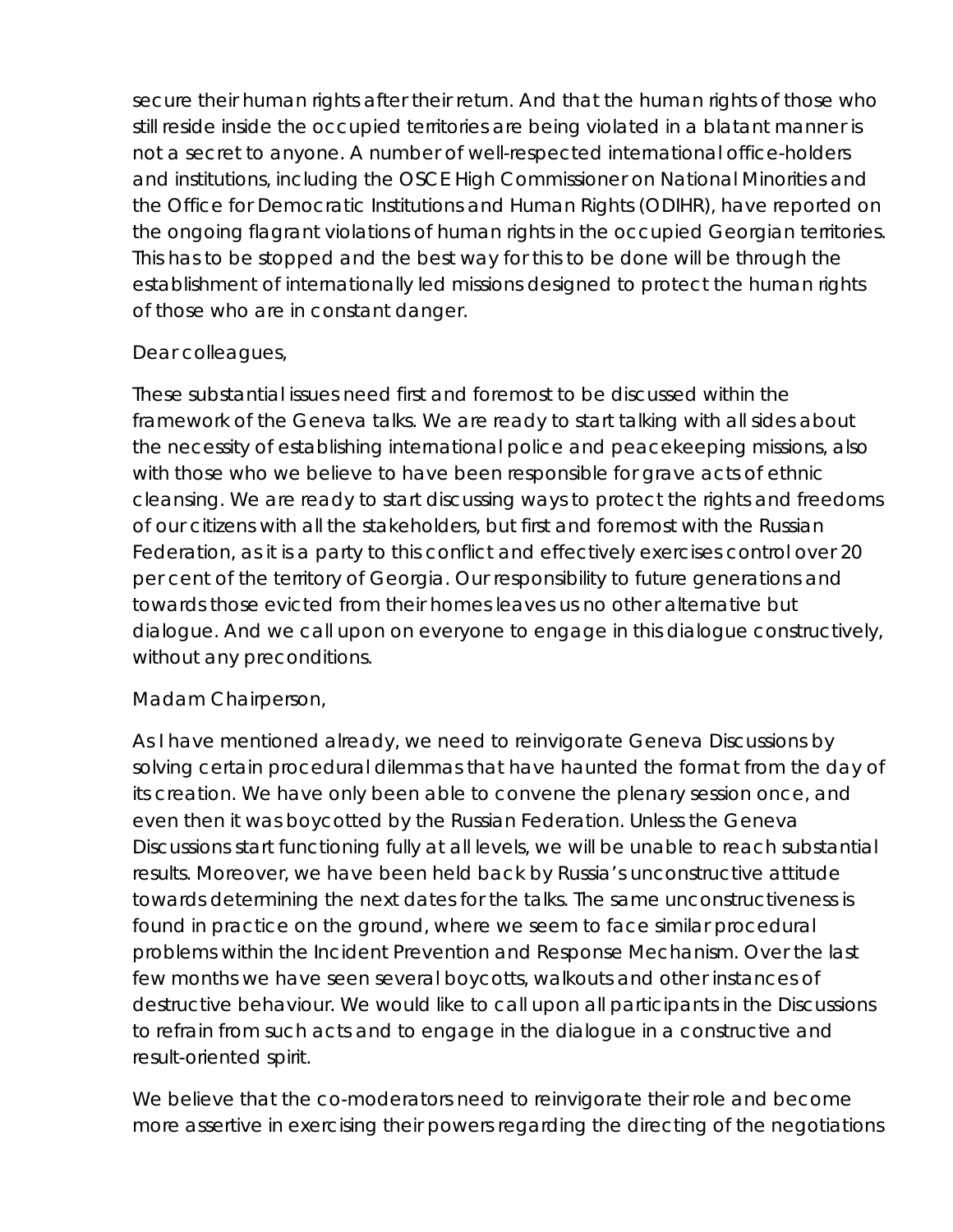process. Unless this assertiveness is effectively exercised, we will be misled and blackmailed by one single participant State, which has already demonstrated its unserious attitude towards the format and reluctance to engage productively in the most acute security issues. Having said that, I would like to thank the comoderators for the outstanding job they have done over the past months. Without their endurance and flexibility Geneva would have been discontinued long ago.

## Ladies and gentlemen,

For Georgia, the Geneva Discussions are an important forum in which a number of breakthrough decisions need to be made. This is the kind of negotiation format we have been striving to see for many years. It is true that not many agreements have been reached on important issues at the Geneva Discussions over the short period of time that this format has existed – however, there have been a number of achievements, first and foremost the joint Incident Prevention and Response Mechanism (IPRM). Unfortunately, the IPRM has not yet been fully institutionalized and thus has no visible achievements to show for itself. It has not yet been launched in relation to Abkhazia, Georgia, and the first two meetings concerned with the Tskhinvali Region ended in deadlock over procedural issues. This is especially worrying as some of the issues had already been agreed in Geneva – for instance, who matter of would be the co-moderators. Revisiting agreements already signed and sealed will not do any good to the Geneva format and will undoubtedly raise further questions concerning the credibility of Russia's role in the talks.

Secondly, we have managed to reach an agreement on the principle of the safe and dignified return of IDPs and refugees to their places of permanent residence. Although we have not been able to follow up this agreement, it is our firm belief that we will be able to achieve some positive results during the forthcoming meetings.

#### Madam Chairperson,

By way of conclusion I would like to say a few words on the EU Monitoring Mission in Georgia (EUMM). We are satisfied with its work. Georgia will diligently implement the obligations it has undertaken towards the EUMM, especially now that all other international presences have been eliminated by Russia. Given that the OSCE and the UN have left the occupied territories, the role of the EUMM has to increase and we need to join our efforts to make sure that the EU monitors gain access to the occupied Georgian regions. This will be an important step towards the maintenance of peace and security in the region.